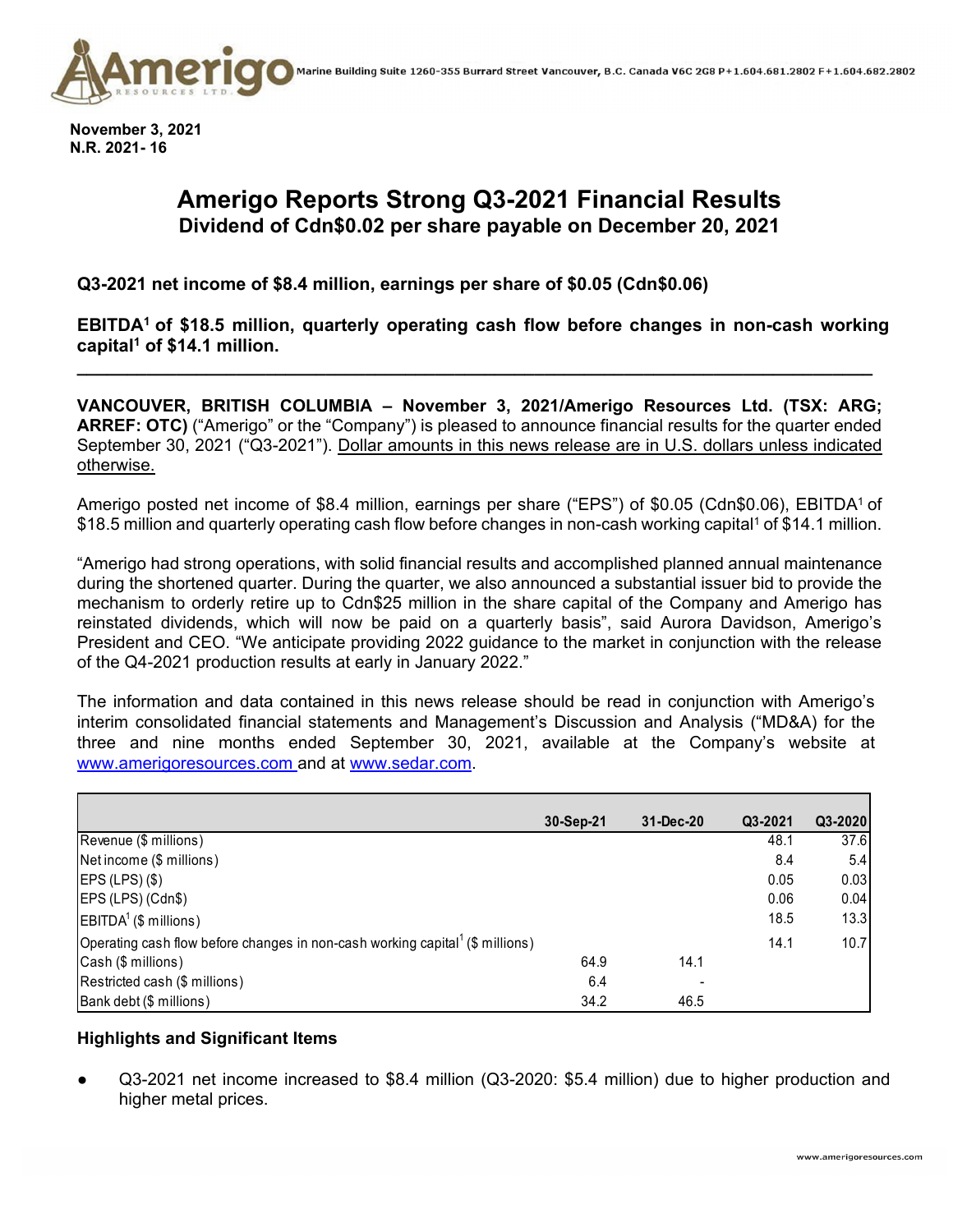

- Q3-2021 EPS was \$0.05 (Cdn\$0.06) (Q3-2020: \$0.03 (Cdn\$0.04)).
- The Company generated operating cash flow before changes in non-cash working capital<sup>1</sup> of \$14.1 million in Q3-2021 (Q3-2020: \$10.7 million). Quarterly net operating cash flow was \$25.4 million (Q3- 2020: \$15.4 million).
- Q3-2021 production was 16.0 million pounds of copper (Q3-2020: 14.7 million pounds) including 7.4 million pounds from Cauquenes (Q3-2020: 8.0 million pounds) and 8.6 million pounds from fresh tailings (Q3-2020: 6.7 million pounds).
- Molybdenum production in Q3-2021 was 0.3 million pounds (Q3-2020: 0.4 million pounds).
- $Q3-2021$  cash cost<sup>1</sup> decreased 10% to \$1.62 per pound ("/lb") (Q3-2020: \$1.80/lb).
- In Q3-2021, the Company's average quarterly copper price was \$4.23/lb, 39% higher than the Q3- 2020 average quarterly copper price of \$3.04/lb. The Company's average quarterly molybdenum price was \$18.19/lb, 147% higher than the Q3-2020 average quarterly price of \$7.37/lb.
- Revenue during Q3-2021 was \$48.1 million (Q3-2020: \$37.6 million), including copper tolling revenue of \$42.5 million (Q3-2020: \$35.5 million) and molybdenum revenue of \$5.6 million (Q3-2020: \$2.1 million).
- Copper tolling revenue is calculated from the Company's gross value of copper produced during Q3-2021 of \$72.0 million (Q3-2020: \$44.3 million) and negative fair value adjustments to settlement receivables of \$2.9 million (Q3-2020: positive fair value adjustments of \$5.9 million), less notional items including royalties to Codelco's El Teniente division of \$20.6 million (Q3-2020: \$9.8 million), smelting and refining of \$5.5 million (Q3-2020: \$4.4 million) and transportation of \$0.5 million (Q3- 2020: \$0.5 million). The Q3-2021 settlement adjustments included \$2.4 million in negative settlement adjustments in respect of Q2-2021 production, which are final adjustments.
- Amerigo's financial performance is very sensitive to changes in copper prices. The Company's Q3-2021 provisional copper price was \$4.23/lb, and final prices for July, August, and September sales will be the average London Metal Exchange prices for October, November, and December, respectively. A 10% increase or decrease from the \$4.23/lb provisional price used on September 30, 2021 would result in a \$7.2 million change in revenue in Q4-2021 in respect of Q3-2021 production.
- On September 28, 2021, Amerigo commenced a substantial issuer bid to purchase for cancellation from Amerigo shareholders who choose to participate up to Cdn\$25 million in value of its common shares. The issuer bid expires on November 12, 2021.
- On September 30, 2021, the Company held cash and cash equivalents of \$64.9 million (December 31, 2020: \$14.1 million), restricted cash of \$6.4 million (December 31, 2020: \$nil) and had working capital of \$21.6 million (December 31, 2020: working capital deficiency of \$6.1 million).
- Amerigo's Board of Directors (the "Board") has reached a decision to declare and pay steady dividends on a quarterly basis. Dividends will be declared at the discretion of the Board and will depend on the Company's financial results, other factors of relevance determined by the Board and the maintenance of appropriate levels of working capital.
- On November 1, 2021, the Board declared a quarterly dividend of Cdn\$0.02 per share, payable on December 20, 2021 to shareholders of record as of November 30, 2021. Amerigo designates the entire amount of this taxable dividend to be an "eligible dividend" for purposes of the *Income Tax Act* (Canada), as amended from time to time. Based on the September 30, 2021 share closing price of Cdn\$1.26, this would represent an annual dividend yield of 6.35%.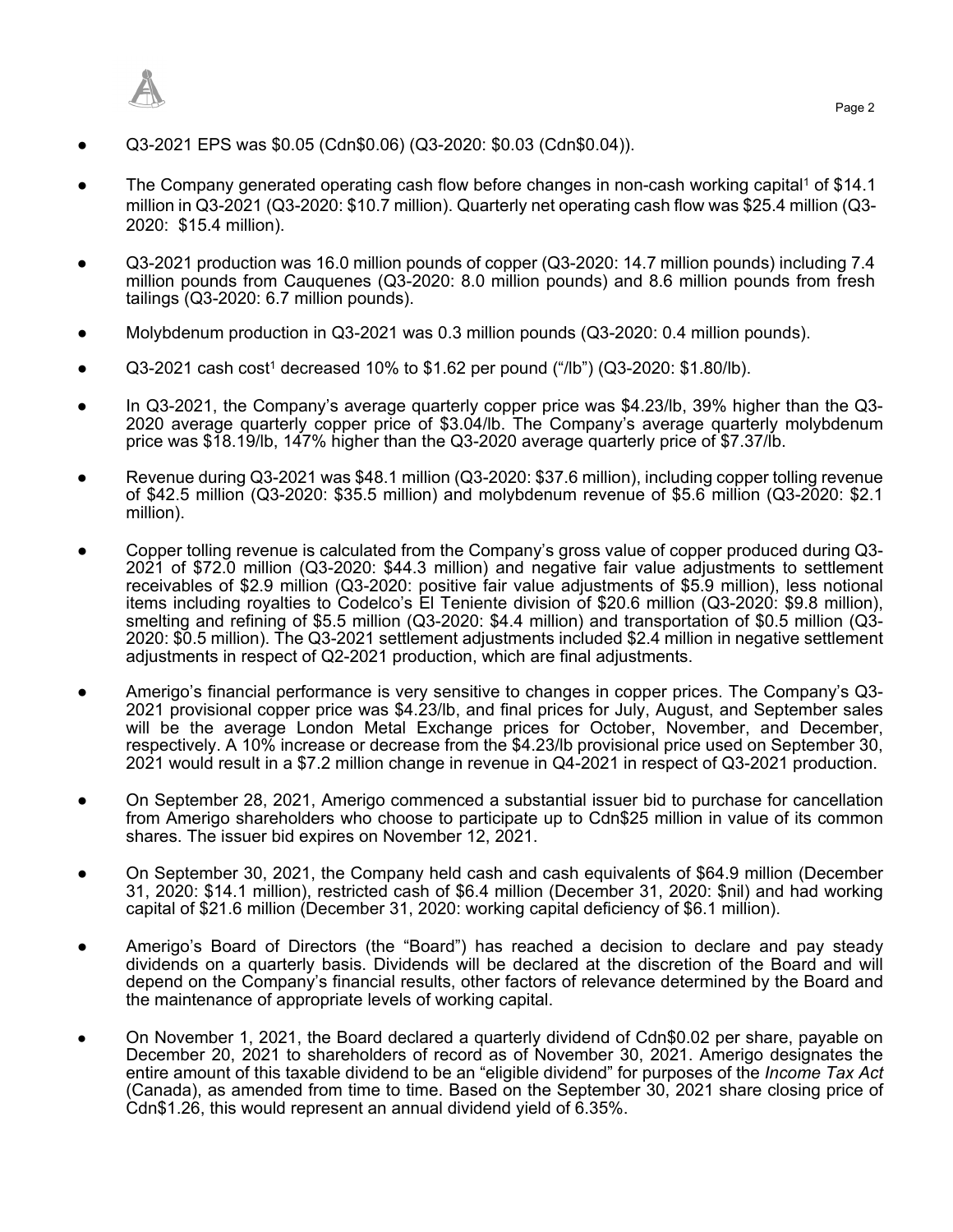| <b>Summary Consolidated Statements of Financial Position</b>       |                                                      |              |  |
|--------------------------------------------------------------------|------------------------------------------------------|--------------|--|
|                                                                    |                                                      |              |  |
|                                                                    | September 30,                                        | December 31, |  |
|                                                                    | 2021                                                 | 2020         |  |
|                                                                    | \$ thousands                                         | \$ thousands |  |
| Cash and cash equivalents                                          | 64,945                                               | 14,085       |  |
| Restricted cash                                                    | 6,441                                                |              |  |
| Property plant and equipment                                       | 182,030                                              | 184,805      |  |
| Other assets                                                       | 17,247                                               | 38,685       |  |
| Total assets                                                       | 270,663                                              | 237,575      |  |
| <b>Total liabilities</b>                                           | 129,479                                              | 126,893      |  |
| Shareholders' equity                                               | 141,184                                              | 110,682      |  |
| Total liabilities and shareholders' equity                         | 270,663                                              | 237,575      |  |
|                                                                    |                                                      |              |  |
| Summary Consolidated Statements of Income and Comprehensive Income |                                                      |              |  |
|                                                                    | Q3-2021                                              | Q3-2020      |  |
|                                                                    | \$ thousands                                         | \$ thousands |  |
| Revenue                                                            | 48,132                                               | 37,555       |  |
| Tolling and production costs                                       | (33, 940)                                            | (28, 572)    |  |
| Other expenses                                                     | (1, 546)                                             | (922)        |  |
| Finance expense                                                    | (1, 102)                                             | (784)        |  |
| Income tax expense                                                 | (3, 124)                                             | (1,889)      |  |
| Net income                                                         | 8,420                                                | 5,388        |  |
| Other comprehensive income                                         | 55                                                   | 444          |  |
| Comprehensive income                                               | 8,475                                                | 5,832        |  |
|                                                                    |                                                      |              |  |
| Earnings per share - basic & diluted                               | 0.05                                                 | 0.03         |  |
|                                                                    | <b>Summary Consolidated Statements of Cash Flows</b> |              |  |
|                                                                    | Q3-2021                                              | Q3-2020      |  |
|                                                                    | \$ thousands                                         | \$ thousands |  |
| Cash flows from operating acitivities                              | 14,067                                               | 10,738       |  |
| Changes in non-cash working capital                                | 11,315                                               | 4,646        |  |
| Net cash from operating activities                                 | 25,382                                               | 15,384       |  |
| Net cash used in investing acitivities                             | (6,022)                                              | (540)        |  |
| Net cash used in financing acitivites                              | (2, 156)                                             | (5,030)      |  |
| Net increase in cash                                               | 17,204                                               | 9,814        |  |
| Effect of foreign exchange rates on cash                           | (1, 168)                                             | 168          |  |
| Cash and cash equivalents, beginning of period                     | 48,909                                               | 489          |  |

# **Investor conference call on November 4, 2021**

Amerigo's quarterly investor conference call will take place on Thursday, November 4, 2021, at 11:00 am Pacific Time/2:00 pm Eastern Time. To join the call, please dial **1-888-664-6392** (Toll-Free North America) and enter **confirmation number 79182997.** 

Cash and cash equivalents, end of period **64,945 64,945 10,471** 

Page 3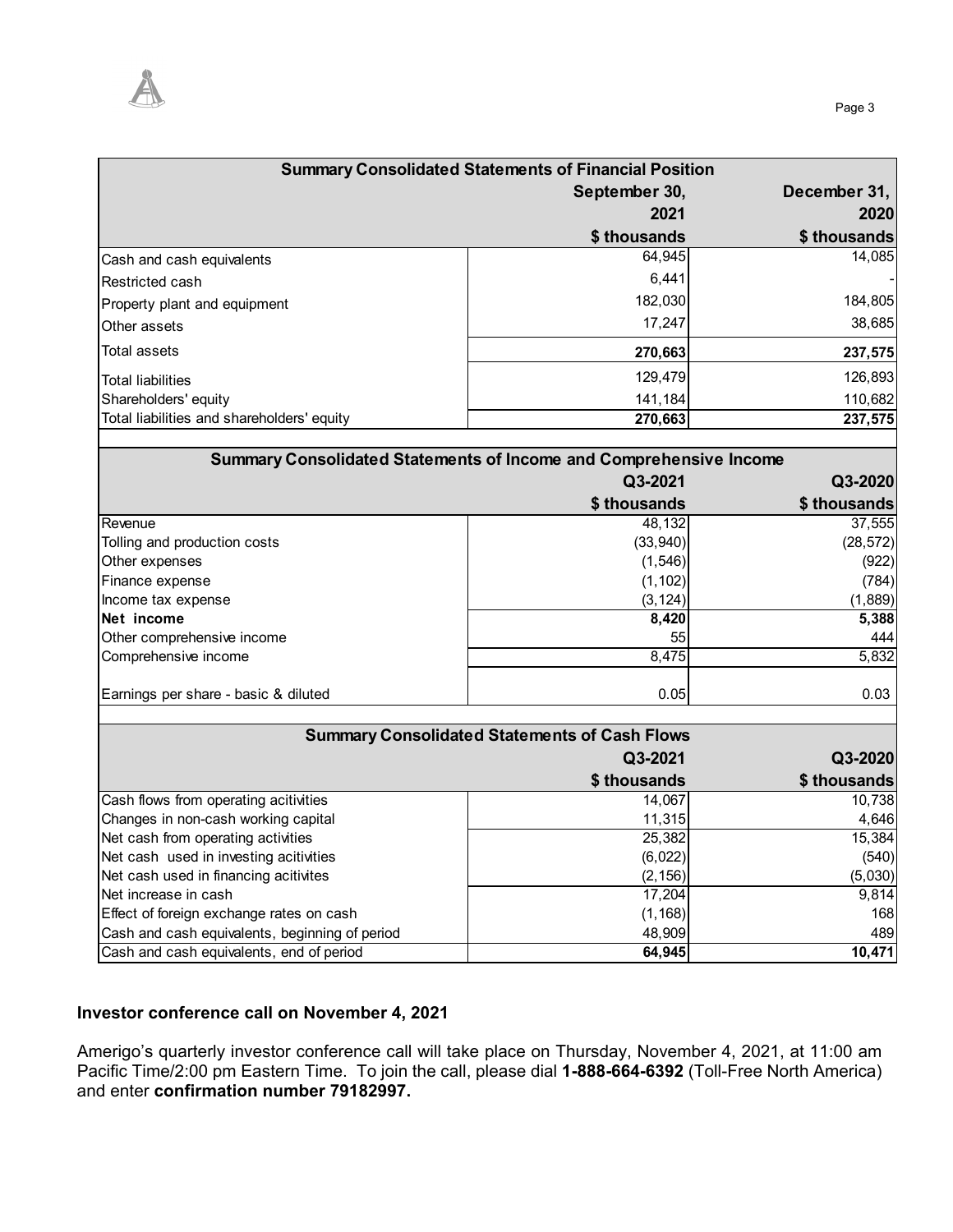

### **Energy and Mines Virtual World Congress**

Amerigo will be participating in the **Energy and Mines Virtual World Congress** that is taking place on November 9 and 10, 2021. CEO Aurora Davidson will be participating on the Keynote Panel Identifying Pathways to Net-Zero Mining on November 9th at 8:30 a.m. EST.

## **About Amerigo and Minera Valle Central ("MVC")**

Amerigo Resources Ltd. is an innovative copper producer with a long-term relationship with Corporación Nacional del Cobre de Chile ("Codelco"), the world's largest copper producer.

Amerigo produces copper concentrate and molybdenum concentrate as a by-product at the MVC operation in Chile by processing fresh and historic tailings from Codelco's El Teniente mine, the world's largest underground copper mine. Tel: (604) 681-2802; Fax: (604) 682-2802; Web: www.amerigoresources.com; Listing: ARG:TSX.

The information and data contained in this news release should be read in conjunction with Amerigo's Condensed Interim Consolidated Financial Statements (unaudited) and MD&A for the three and nine months ended September 30, 2021 and the Audited Consolidated Financial Statements and MD&A for the year ended December 31, 2020, available at the Company's website at www.amerigoresources.com and at www.sedar.com.

 $\mathcal{L}_\mathcal{L} = \{ \mathcal{L}_\mathcal{L} = \{ \mathcal{L}_\mathcal{L} = \{ \mathcal{L}_\mathcal{L} = \{ \mathcal{L}_\mathcal{L} = \{ \mathcal{L}_\mathcal{L} = \{ \mathcal{L}_\mathcal{L} = \{ \mathcal{L}_\mathcal{L} = \{ \mathcal{L}_\mathcal{L} = \{ \mathcal{L}_\mathcal{L} = \{ \mathcal{L}_\mathcal{L} = \{ \mathcal{L}_\mathcal{L} = \{ \mathcal{L}_\mathcal{L} = \{ \mathcal{L}_\mathcal{L} = \{ \mathcal{L}_\mathcal{$ 

#### **Contact Information**

Aurora Davidson Graham Farrell **President and CEO Investor Relations** (604) 697-6207 (416) 842-9003

ad@amerigoresources.com Graham.Farrell@HarborAccessLLC.com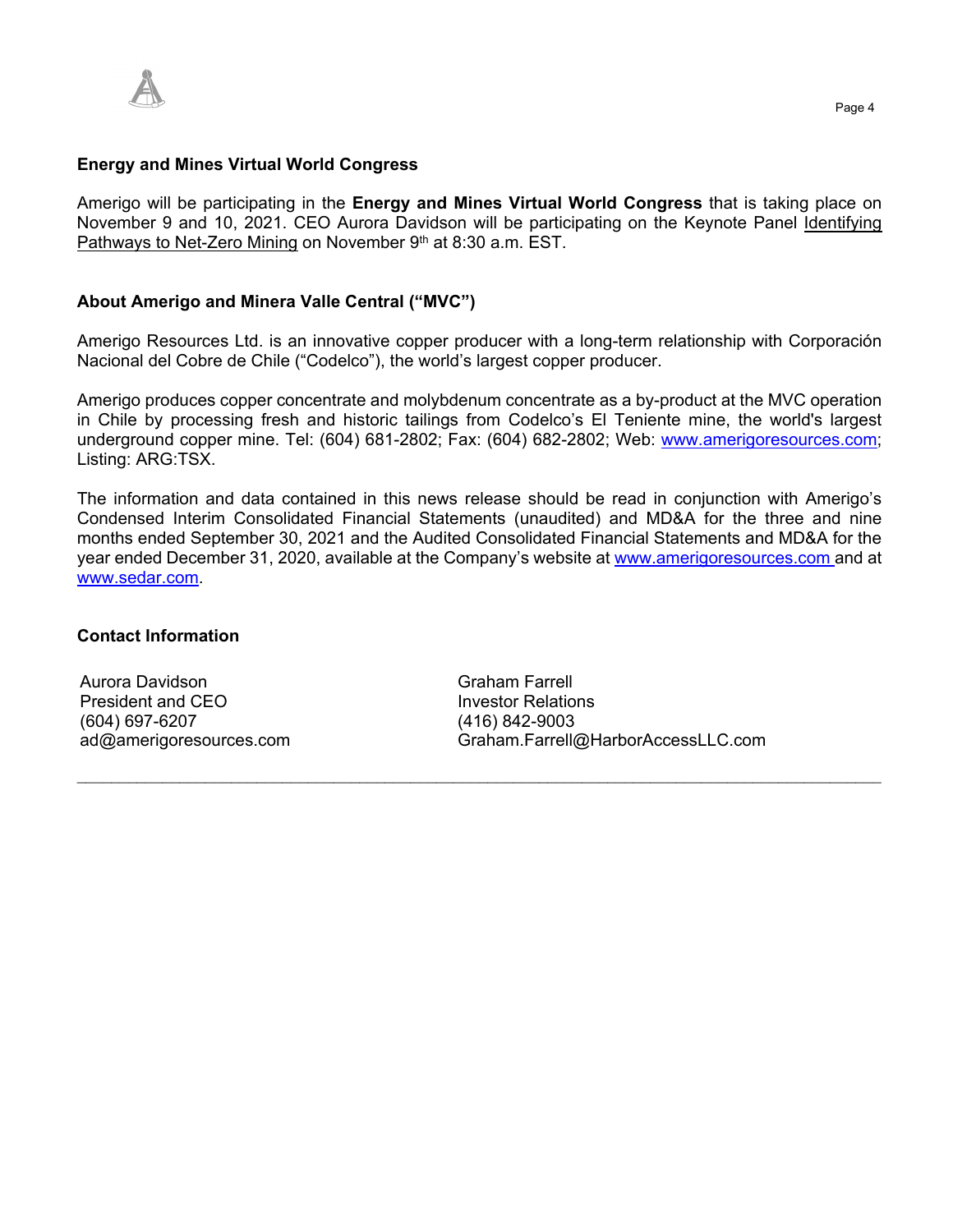

**1**

#### **Non-IFRS Measures**

This news release includes three non-IFRS measures: EBITDA (i), quarterly operating cash flow before changes in non-cash working capital (ii) and cash cost (iii).

(i) EBITDA refers to earnings before interest, taxes, depreciation, and administration and is calculated by adding back depreciation expense to the Company's gross margin.

| (Expressed in thousands)      | Q3-2021 | Q3-2020 |
|-------------------------------|---------|---------|
|                               |         |         |
| Gross profit                  | 14,192  | 8,983   |
| Add:                          |         |         |
| Depreciation and amortization | 4,325   | 4,270   |
| <b>IEBITDA</b>                | 18.517  | 13,253  |

(ii) Operating cash flow before changes in non-cash working capital is calculated by adding back the decrease or subtracting the increase in changes in non-cash working capital to or from cash provided by (used in) operating activities.

| (Expressed in thousands)                            | Q3-2021   | Q3-2020 |
|-----------------------------------------------------|-----------|---------|
|                                                     |           |         |
| Net cash provided by operating activities           | 25.382    | 15,384  |
| Add (deduct):                                       |           |         |
| Changes in non-cash working capital                 | (11, 315) | (4,646) |
| Operating cash flow before non-cash working capital | 14.067    | 10,738  |

(iii) Cash cost is a performance measure commonly used in the mining industry that is not defined under IFRS. Cash cost is the aggregate of smelting and refining charges, tolling/production costs net of inventory adjustments and administration costs, net of by-product credits. Cash cost per pound produced is based on pounds of copper produced and is calculated by dividing cash cost over the number of pounds of copper produced.

| (Expressed in thousands)        | Q3-2021   | Q3-2020   |
|---------------------------------|-----------|-----------|
|                                 |           |           |
| Tolling and production costs    | 33,940    | 28,572    |
| Add (deduct):                   |           |           |
| DET notional royalties - copper | 20,594    | 9,839     |
| Smelting and refining           | 5,499     | 4,480     |
| Transportation costs            | 520       | 478       |
| Inventory adjustments           | (3, 101)  | (461)     |
| By-product credits              | (5,611)   | (2, 109)  |
| Total cost                      | 51,841    | 40,799    |
| Deduct:                         |           |           |
| DET notional royalties - copper | (20, 594) | (9,839)   |
| DET royalties - molybdenum      | (1, 115)  | (267)     |
|                                 | (21,709)  | (10, 106) |
| Depreciation and amortization   | (4, 325)  | (4,270)   |
| Cash cost                       | 25,807    | 26,423    |
| Pounds of copper tolled from    |           |           |
| fresh and old tailings          | 15.99     | 14.68     |
| Cash cost (\$/lb)               | 1.62      | 1.80      |

These non-IFRS performance measures are included in this news release because they provide key performance measures used by management to monitor operating performance, assess corporate performance, and to plan and assess the overall effectiveness and efficiency of Amerigo's operations. These performance measures are not standardized financial measures under IFRS and, therefore, amounts presented may not be comparable to similar financial measures disclosed by other companies. These performance measures should not be considered in isolation as a substitute for measures of performance in accordance with IFRS.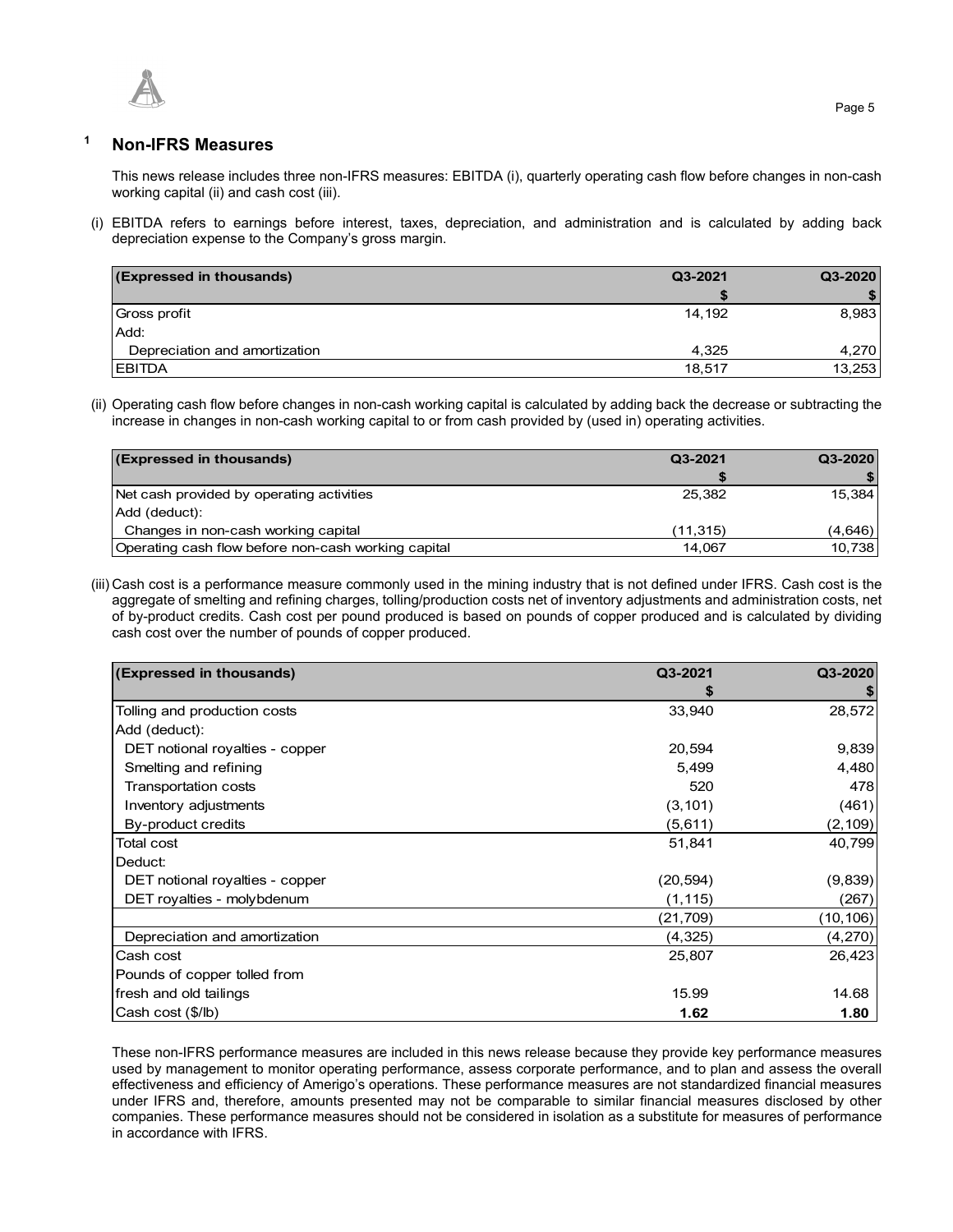

# **Cautionary Statement on Forward-Looking Information**

This news release contains certain forward-looking information and statements as defined in applicable securities laws (collectively referred to as "forward-looking statements"). These statements relate to future events or the Company's future performance. All statements other than statements of historical fact are forward-looking statements. The use of any of the words "anticipate", "plan", "continue", "estimate", "expect", "may", "will", "project", "predict", "potential", "should", "believe" and similar expressions is intended to identify forward-looking statements. These forward-looking statements include but are not limited to, statements concerning:

- forecasted production;
- our strategies and objectives;
- our estimates of the availability and quantity of tailings, and the quality of our mine plan estimates;
- prices and price volatility for copper, molybdenum and other commodities and of materials we use in our operations;
- the demand for and supply of copper, molybdenum and other commodities and materials that we produce, sell and use;<br>• Sensitivity of our financial results and share price to changes in commodity prices; • sensitivity of our financial results and share price to changes in commodity prices;
- our financial resources and our expected ability to meet our obligations for the next 12 months;
- interest and other expenses;
- domestic and foreign laws affecting our operations;
- our tax position and the tax rates applicable to us:
- our ability to comply with our loan covenants;
- the production capacity of our operations, our planned production levels and future production;
- potential impact of production and transportation disruptions;
- hazards inherent in the mining industry causing personal injury or loss of life, severe damage to or destruction of property and equipment, pollution or environmental damage, claims by third parties and suspension of operations
- estimates of asset retirement obligations and other costs related to environmental protection;
- our future capital and production costs, including the costs and potential impact of complying with existing and proposed environmental laws and regulations in the operation and closure of our operations;
- repudiation, nullification, modification or renegotiation of contracts;
- our financial and operating objectives;
- our environmental, health and safety initiatives;
- the outcome of legal proceedings and other disputes in which we may be involved;
- the outcome of negotiations concerning metal sales, treatment charges and royalties;
- disruptions to the Company's information technology systems, including those related to cybersecurity;
- our dividend policy; and
- general business and economic conditions.

These forward-looking statements involve known and unknown risks, uncertainties and other factors that may cause actual results or events to differ materially from those anticipated in such statements. Inherent in forward-looking statements are risks and uncertainties beyond our ability to predict or control, including risks that may affect our operating or capital plans; risks generally encountered in the permitting and development of mineral projects such as unusual or unexpected geological formations, negotiations with government and other third parties, unanticipated metallurgical difficulties, delays associated with permits, approvals and permit appeals, ground control problems, adverse weather conditions, process upsets and equipment malfunctions; risks associated with labour disturbances and availability of skilled labour and management; risks related to the potential impact of global or national health concerns, including COVID-19, and the inability of employees to access sufficient healthcare; government or regulatory actions or inactions; fluctuations in the market prices of our principal commodities, which are cyclical and subject to substantial price fluctuations; risks created through competition for mining projects and properties; risks associated with lack of access to markets; risks associated with availability of and our ability to obtain both tailings from Codelco's Division El Teniente's current production and historic tailings from tailings deposits; risks with respect to the ability of the Company to draw down funds from bank facilities and lines of credit and the availability of and ability of the Company to obtain adequate funding on reasonable terms for expansions and acquisitions; mine plan estimates; risks posed by fluctuations in exchange rates and interest rates, as well as general economic conditions; risks associated with environmental compliance and changes in environmental legislation and regulation; risks associated with our dependence on third parties for the provision of critical services; risks associated with non-performance by contractual counterparties; title risks; social and political risks associated with operations in foreign countries; risks of changes in laws affecting our operations or their interpretation, including foreign exchange controls; and risks associated with tax reassessments and legal proceedings. Notwithstanding the efforts of the Company and MVC, there can be no guarantee that the Company's or MVC's staff will not contract COVID-19 or that the Company's and MVC's measures to protect staff from COVID-19 will be effective. Many of these risks and uncertainties apply not only to the Company and its operations, but also to Codelco and its operations. Codelco's ongoing mining operations provide a significant portion of the materials the Company processes and its resulting metals production, therefore these risks and uncertainties may also affect their operations and in turn have a material effect on the Company.

Actual results and developments are likely to differ, and may differ materially, from those expressed or implied by the forwardlooking statements contained in this news release. Such statements are based on several assumptions which may prove to be incorrect, including, but not limited to, assumptions about:

- general business and economic conditions;
- interest and currency exchange rates;